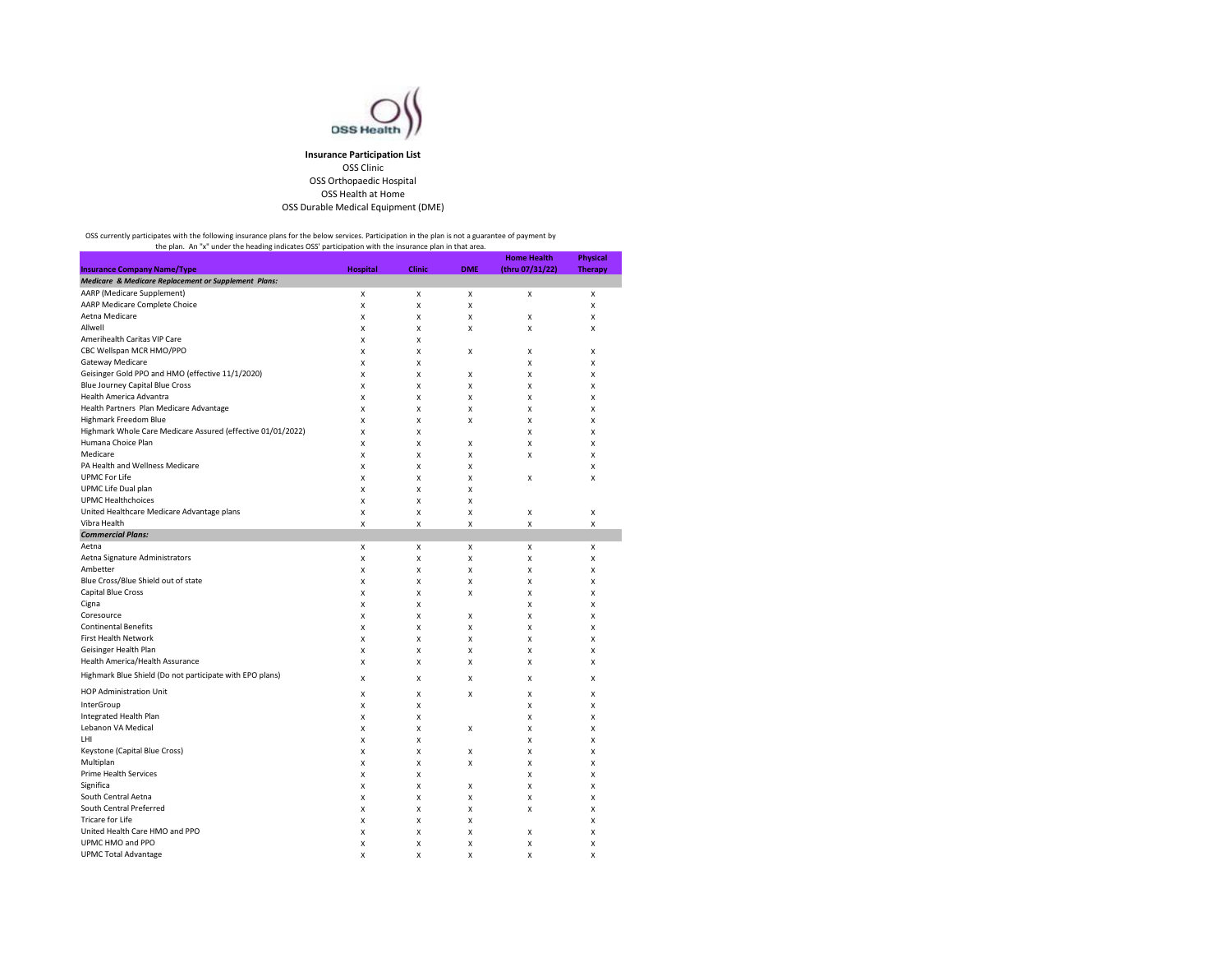$\mathsf{x}$  and  $\mathsf{x}$  and  $\mathsf{x}$  and  $\mathsf{x}$  and  $\mathsf{x}$ Wellspan Select (Facility copay)